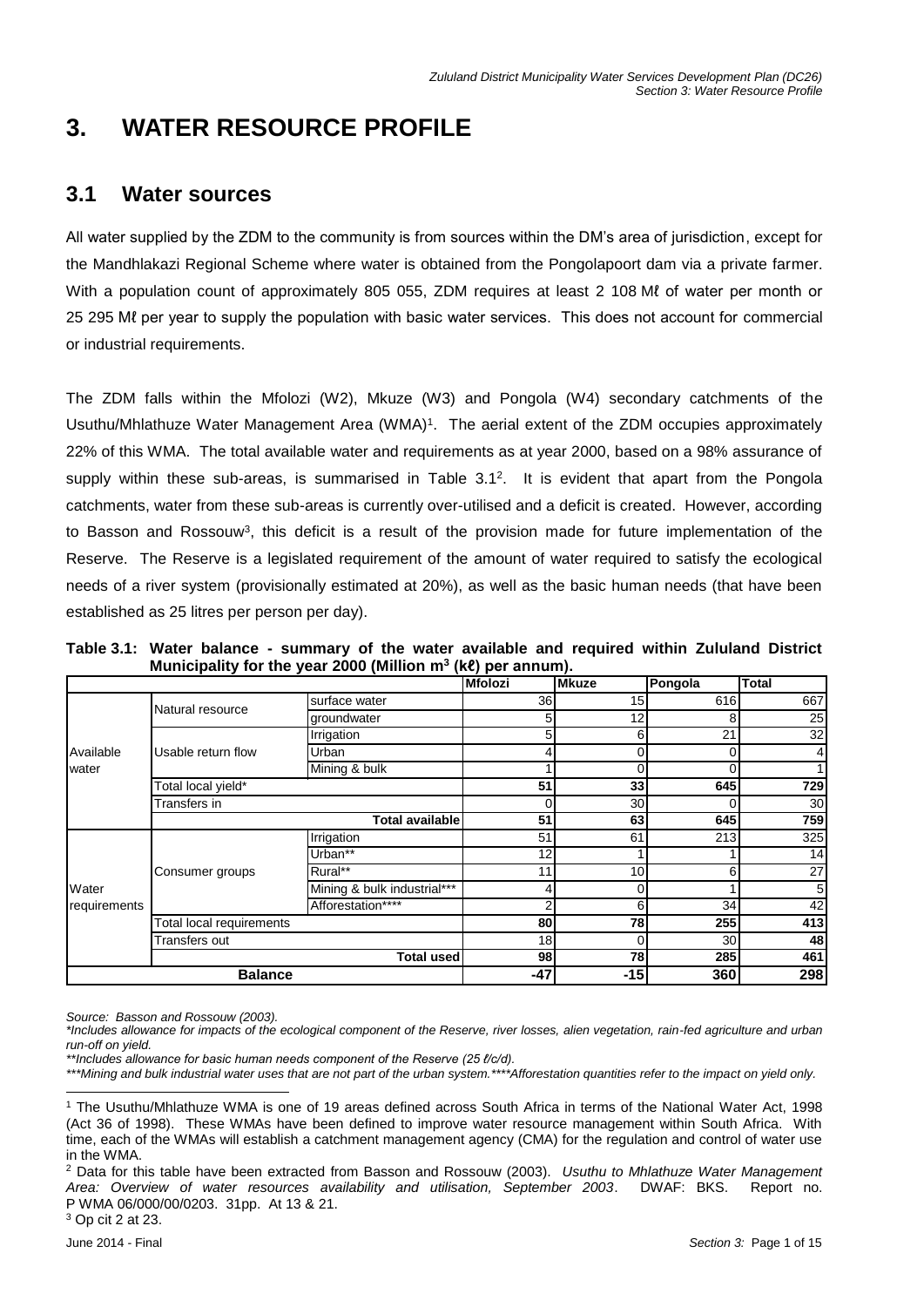

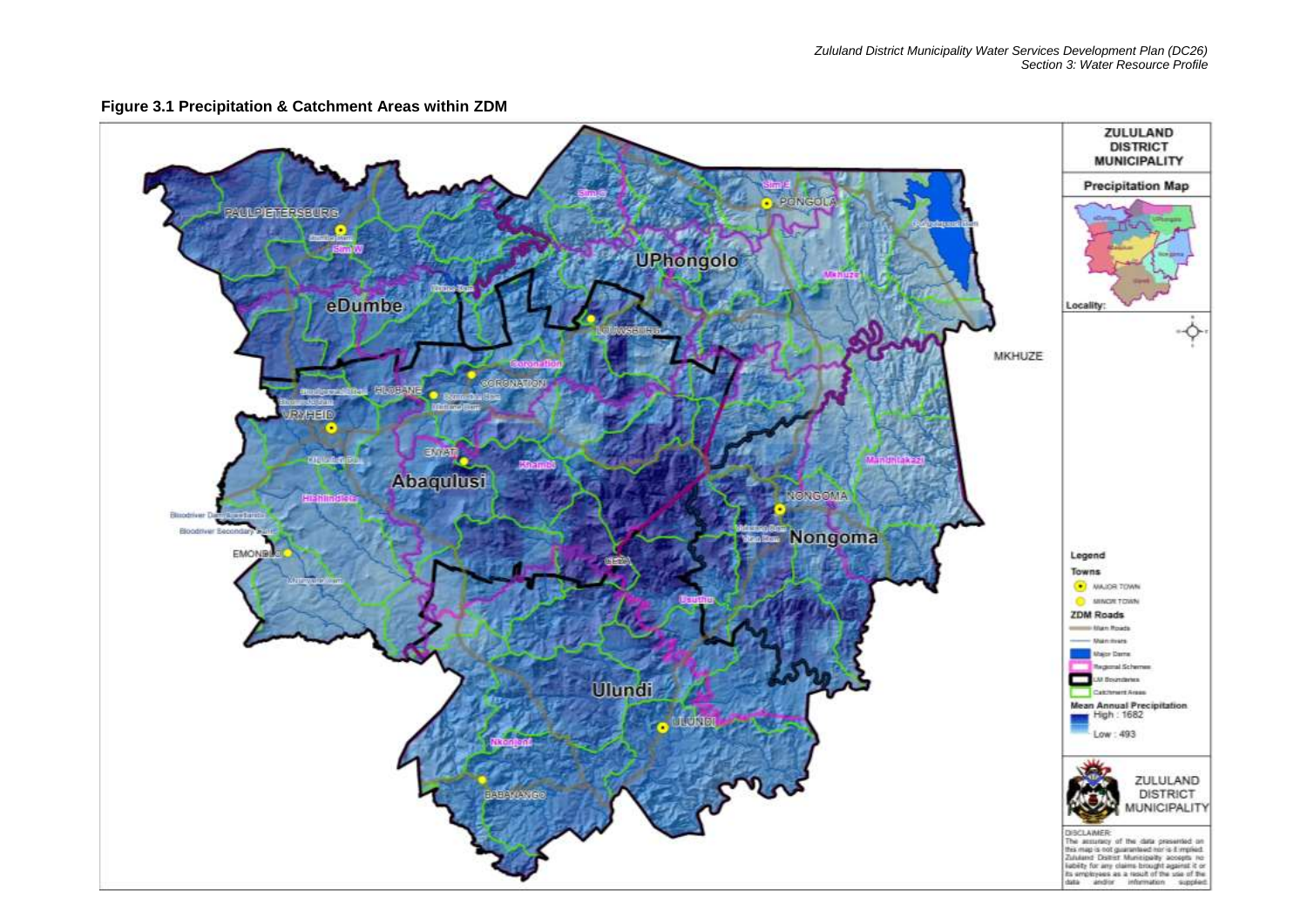### **3.1.1 White Umfolozi Catchment (Hlahlindlela Regional Water Supply and Nkonjeni Regional Water supply Area)**

A detailed catchment study for the Mfolozi River has not been undertaken before. The catchment has however been included in national water resource studies such as the Surface Water Resources of South Africa 1990 (WR90) and the Water Resources of South Africa 2005 (WR2005) studies of the Water Research Commission. Although the Usuthu to Mhlathuze Water Management Area (WMA6) is not considered by the Department of Water Affairs (DWA) to be a water stressed area as a whole, the Mfolozi River catchment is considered to have a net deficit in the water balance for the catchment according to the National Water Resource Strategy (September 2004 edition). The National Water Resource Strategy also indicates that there will be no net increase in water requirements within the catchment from 2000 to 2025. However there has been growing water demand over the past decade mainly due to an increase in the provision of water services to the large rural population within the catchment.

A reconnaissance level water resource catchment study for the White Mfolozi River was undertaken in 2009/2010. The yield analyses indicate that there is **insufficient** water to currently meet the requirements of eMondlo at 98% assurance and by 2030 there will be significant shortfalls in the water availability to meet the requirements of all the main towns, especially if the Reserve are released from the main dams. One of the recommendations of the study was that the Water Resource Planning Model (WRPM) be used to determine the scheduling requirements for new infrastructure and to recommend operating rules for the system.

ZDM undertook a Water Resource Modelling of **the upper White uMfolozi River System** during 2011/2012. Areas served by this System are Vryheid Town and surrounding suburbs, Bhekuzulu, Lakeside, eMondlo Town and surrounding areas (Hlahlindlela Regional Water Supply Scheme), Mpumanhlope, Ulundi, Babanango (Nkonjeni Regional Water supply Scheme) and Nondweni (Umzimyathi District Municipality).

The Water Resource Planning Model (WRPM) will be utilized to incorporate the water requirement projection (growth) and the current system storage states as at the beginning of January 2012 into the systems model, for the following benefits;

- 1. To determine the resource capability of the various sub-systems at different storage states.
- 2. To determine the required water resource augmentation dates to ensure that planning and implementation of new schemes are done timeously to avoid water restrictions at unacceptable levels.

The WRPM system's main focus it implementation scheduling and planning as well as operating analysis, as it takes into account the current status of the system, the growing water requirements, changing return flows and the scheduling of new infrastructure. The WRPM is ideally suited to analysing a multi-catchment system and has been used successfully on many of the complex water resource system in South Africa, such as the Vaal River System, the Orange River System, the Berg River System and the Umgeni System. This is the first time it will be applied to the White Mfolozi System.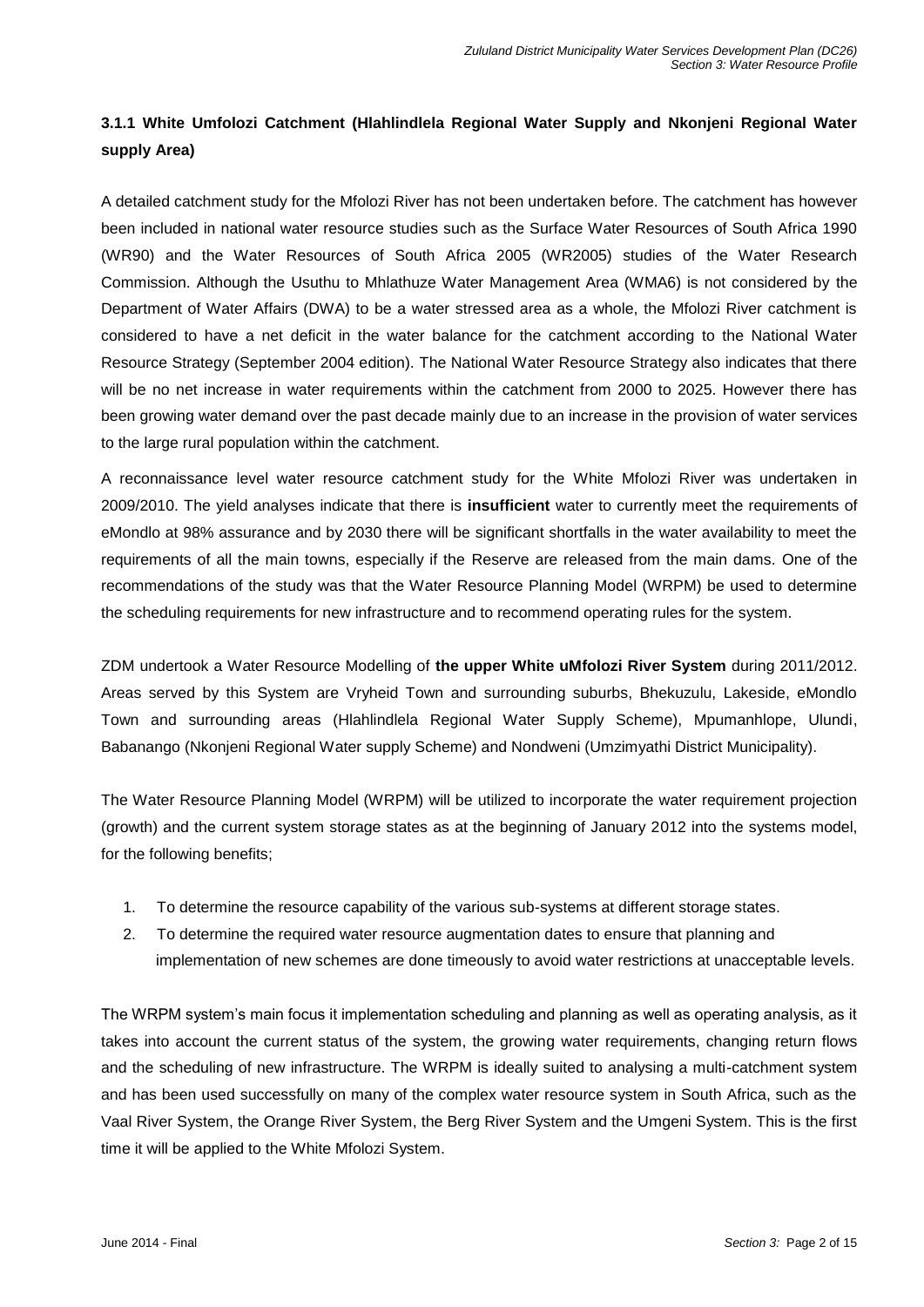The Planning Model has been setup for the White Mfolozi system and analyses done for three water demand scenarios.

| <b>Growth Scenario</b> | <b>Vryheid Area</b><br>$\frac{10}{6}$ | eMondlo Area<br>(%) | <b>Ulundi Area</b><br>$\frac{10}{6}$ |
|------------------------|---------------------------------------|---------------------|--------------------------------------|
| Low                    | 1.4                                   | 1.2                 |                                      |
| <b>Median</b>          | 2.3                                   | 2.4                 | 3.2                                  |
| High                   | っっ                                    | 3.7                 | 4.5                                  |

#### **Table 3.2: Low, Medium and High Growth Scenarios**

The model indicates that the yield from Mvunyane dam **is insufficient** to meet the water requirements at the desired levels of assurance and should be augmented very soon, to avoid the risk of restrictions occurring. The operating rules for Mvunyane should be implemented to protect higher assurance users.

For the **low growth scenario**, the yield from Klipfontein combined with the other existing dams is sufficient to meet the water requirements of Vryheid and Ulundi as well as the link to eMondlo until at least 2030.

For the **median growth scenario**, the yield from Klipfontein combined with the other existing dams is sufficient to meet the water requirements of Vryheid, Ulundi and eMondlo until 2024. After 2024, the existing water resource infrastructure of the White Mfolozi will need augmentation to meet the projected water requirements.

For the **high growth scenario**, the yield from Klipfontein combined with the other existing dams is sufficient to meet the water requirements of Vryheid, Ulundi and eMondlo until 2021. After 2021 the existing water resource infrastructure of the White Mfolozi will need augmentation to meet the projected water requirements.

It is therefore important that the required work to plan for the next water resource augmentation be undertaken, due to the long lead times required to implement a water resource development projects.

In applying the Planning Model approach to the development planning of water resource systems it is important that analyses are regularly updated to account for changes in storage and any revised projections of demands. These analyses should be undertaken annually around the decision month of May. The updated analyses should include any proposed new resource development or change in reuse strategy.

The following recommendations are proposed:

- Take immediate action to augment the water supply to eMondlo.
- Start the necessary pre-feasibility and /or feasibility studies to be prepared for the next Water Resource Augmentation project.
- Implement the proposed operating rules for Mvunyane, Bloemveld and Grootgewacht Dams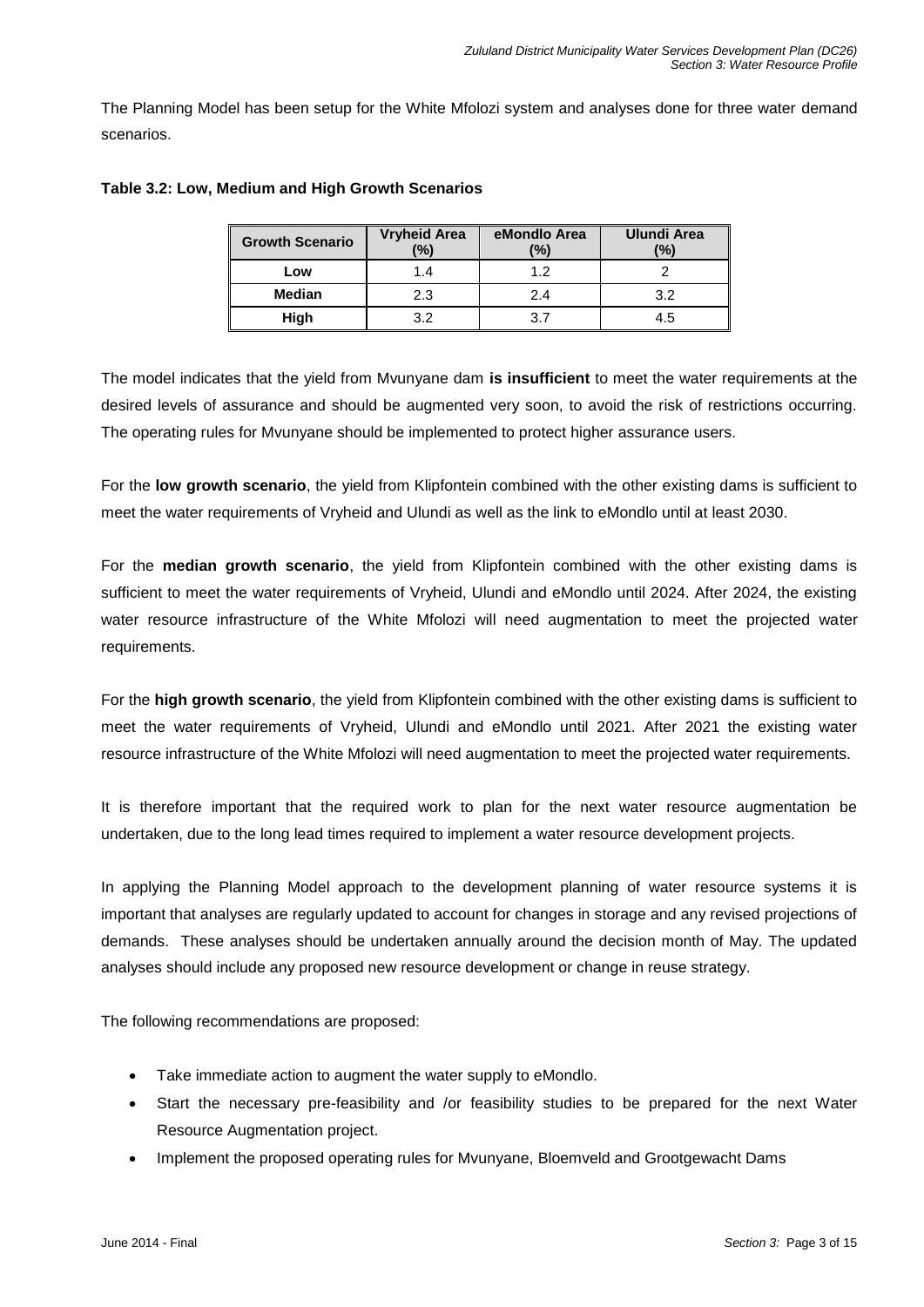- Make a decision on a restriction strategy for eMondlo. Implement restrictions to eMondlo based on the short term yield curves and the water requirement projection for 2012.
- Continue to track the actual water usage in the system and update the water demand projections regularly.
- Monitor all dam levels on a daily basis, including the rainfall and evaporation.
- Monitor water abstractions and return flows on a daily basis.
- Rerun the WRPM every year in May with the updated system storage information and the updated water projections to revise the projected implementation date for the next water resource augmentation project.
- Review the recommendations made in the First Order Reconciliation strategies done during Small Town Studies, particular attention should be paid to Water Conservation and Demand Management Strategies in the ZDM supply areas.
- Review the option of raising Klipfontein dam as proposed in the First Order Reconciliation strategies with other water resource development alternatives to improve the system yield. The raising of Klipfontein Dam is likely to be expensive due to the potential impact on the road and railway line.

#### **3.1.2 Black Umfolozi Catchment (Usuthu Regional Water Supply)**

ZDM investigated the available water resources in the upper Black Mfolozi River during 2011.

The purpose of the investigation was twofold:

- An assessment was undertaken to determine the available water resources of the upper Black Mfolozi River which involved quantifying the divertable flows at the existing weir on the river near Nongma upstream of the Kwa Nkweme River confluence. This represents the situation prior to construction of the off-channel storage dam on the Kwa Nkweme River. Analyses were performed for 18.6 Ml/day (2025 demand) and 25 Ml/day (2035 demand).
- Detailed yield analyses were undertaken to determine the water resources capability of a proposed system on the upper Black Mfolozi River, which consists of a new off-channel storage dam on the Kwa Nkweme River. Water for this off-channel storage dam will be supplied by diverting available flows from the existing weir on the Black Mfolozi River. The performance of the system was evaluated for a variety of possible configurations including a range of dam (storage) sizes, flow diversion capacities and downstream environmental flow requirements (EFR's).

Based on the results of the water resource assessment it is concluded that:

*Prior to the construction of the proposed off-channel storage dam on the Kwa Nkweme River, a runof-river scheme on the upper Black Mfolozi River could supply a target abstraction of 18.6Ml/day (or 6.8 million m³/a, the projected water requirement for the proposed scheme in 2025) with an annual*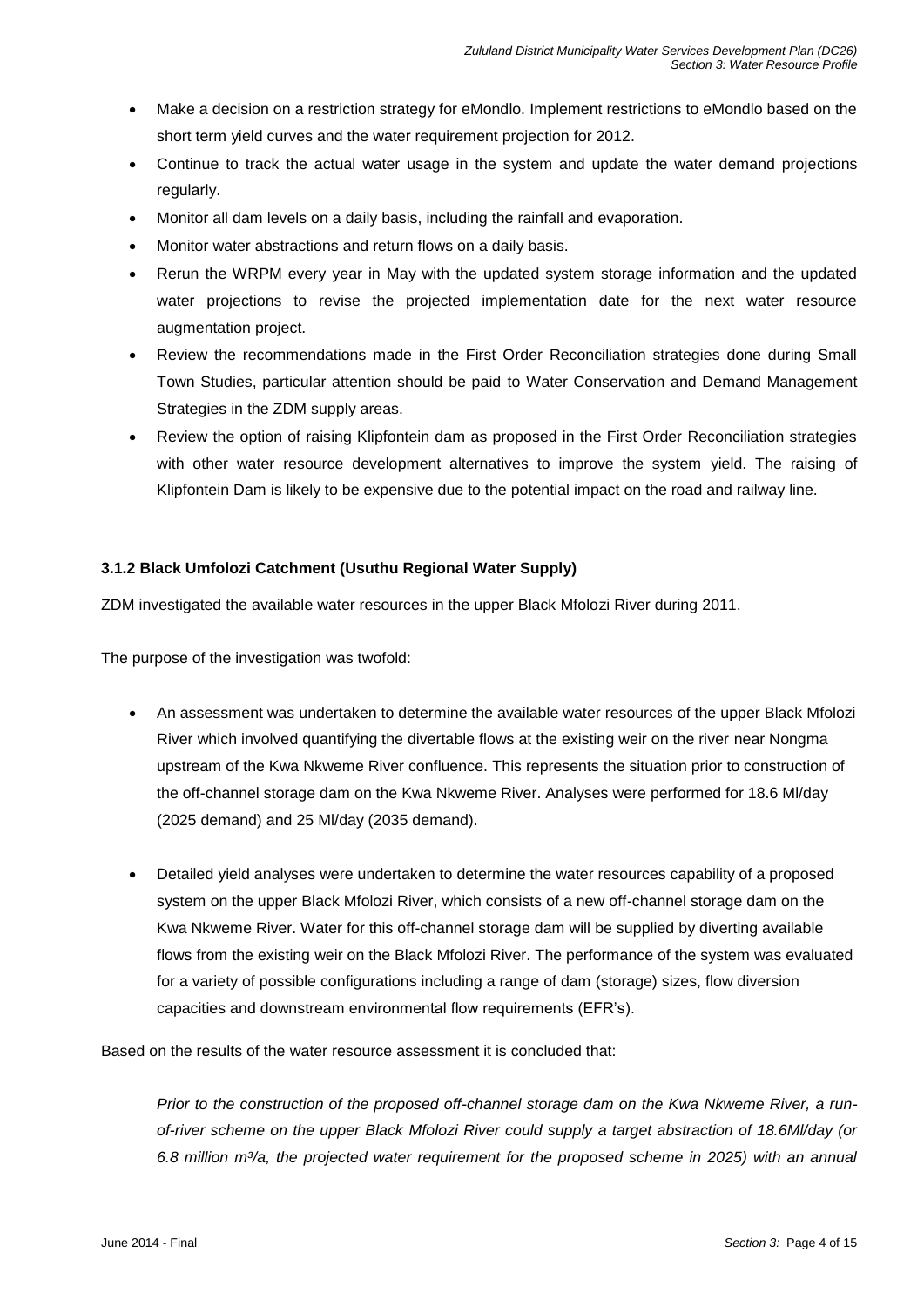*risk of failure of 64% (recurrence interval of 1:1.6 years). This risk is well above accepted levels for schemes of this increase the supply capability (assurance of supply) of the system.*

A storage capacity of 7.9 million  $m<sup>3</sup>$  (30% of the maximum capacity) is adequate to meet the target abstraction of 6.8 million m<sup>3</sup>/a. This, however, requires a fairly large diversion works capacity of 0.6m<sup>3</sup>/s. For a larger dam of 10.6 million m<sup>3</sup> (40% of the maximum capacity) diversion works with a capacity of only 0.4m<sup>3</sup>/s would be adequate to meet the target abstraction.

The option recommended was the construction of a 75m high earthfill dam at estimated construction cost of R370m, but due to the limited geotechnical information available, the level of the dam options investigation (layouts and design) and related cost estimates can be classified as pre-feasibility.

A detailed survey of the dam basin is required, prior to any further designs and cost estimates. The survey information will be used on the area capacity calculations of the dam, as well as the design of the dam wall (length, height, spillway type, etc.) and other structures.

A detailed geotechnical investigation is also required, prior to any further designs and cost estimates.

#### **3.1.3 Pongola Catchment (Mandhlakazi, Mkuze and Simdlangentsha Regional Water supply Area)**

The Pongola catchment is currently under-utilised and the only catchment area not under stress. This catchment area supplies the Mandhlakazi Regional Water Supply Scheme from Senekal Boerdery via the Jozini Dam.

Due to the high cost involved for the construction of an off-storage Facility for the Usuthu Regional Scheme, the augmentation of the Mandhlakazi and Usuthu Regional Water Supply Schemes is currently investigated. The following items should be considered:

- Alternative sites for the off-channel storage facility should be investigated.
- The possibility to reduce the capacity of the off-channel storage dam on the Kwa Nkweme River should be investigated. The associated risk should be taken into account.
- Further investigation and planning should be carried out to produce a master plan and detailed implementation strategy for the combined schemes.
- The Operational cost should also be taken into account (including levies payable to Mr Senekal.)
- ZDM will have to assess their agreement with Senekal and negotiate upgrading and extensions of the existing agreement if necessary for the Usuthu supply.
- Additional and future DWA water allocations and licences from Jozini Dam.
- The existing abstraction Works at Jozini Dam needs to be investigated.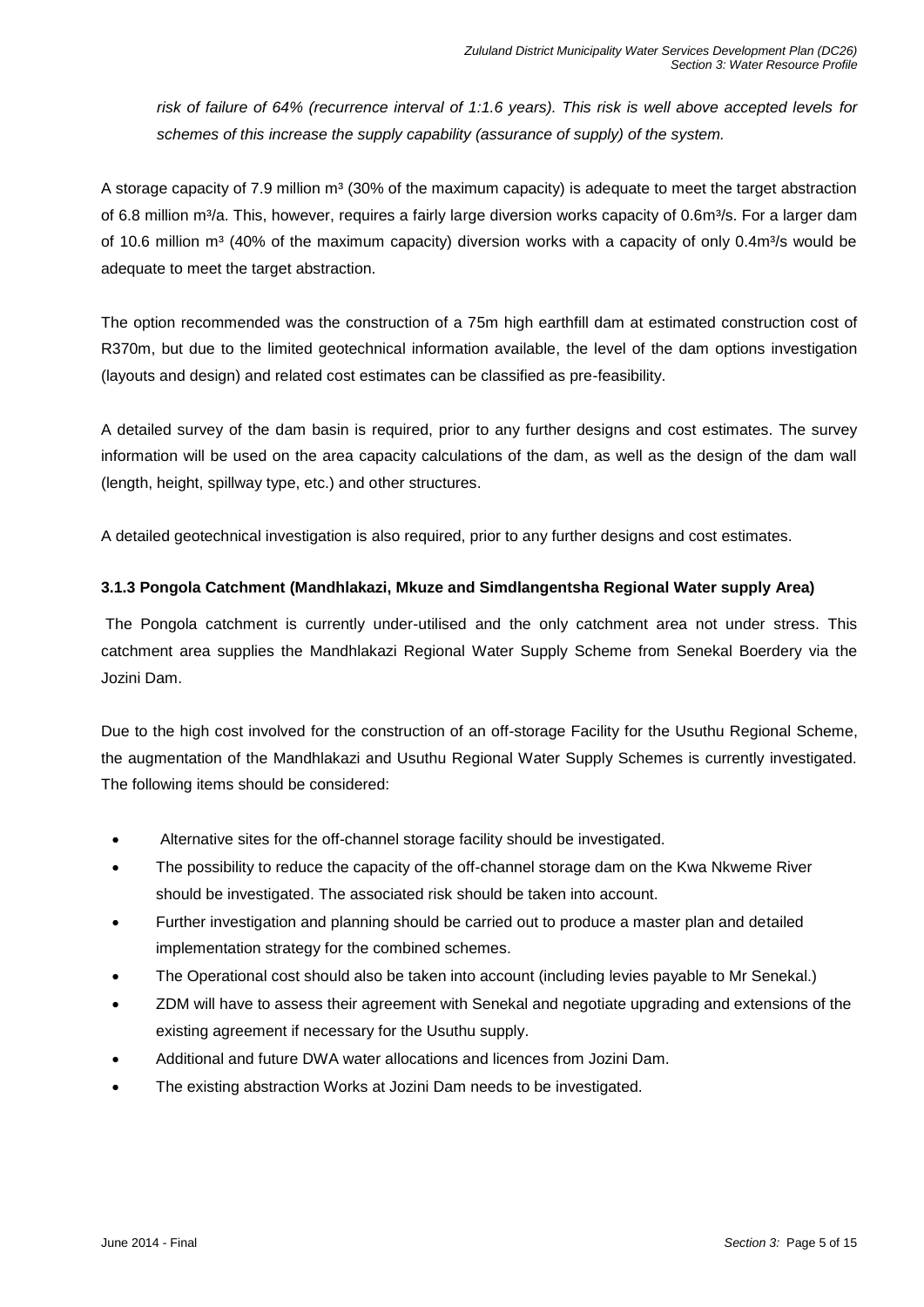#### **3.1.4 Groundwater sources**

#### **Groundwater sources – aquifer characteristics**

Groundwater is a useful water resource with potential quality and quantity being controlled by the geology of an area (see Figure 3.1 below). The Zululand district is underlain predominantly by Karoo Sequence basalts, shales, siltstones, sandstones and conglomerates that have been intruded by dolerite dykes, sills and plugs of Jurassic age (i.e. post Karoo; see Appendix 6 for geological maps). The formations making up the Karoo Supergroup sediments are often relatively massive such that primary storage and permeability is negligible. Groundwater storage and movement is confined to joints and bedding planes within the rock mass that yield between 0.5 and 2 ℓ/s. In the absence of faulting or dolerite intrusions, the groundwater potential of these sediments is marginal to poor (i.e. 0 to 0.5  $\ell$ 's (0 to 1,800  $\ell$ <sup>th</sup>)). In addition, water quality is generally poor (Class 2) and some boreholes produce high concentrations of dissolved salts (Nyoka Formation), with high NaCl and SO<sup>4</sup> concentrations (Vryheid and Dwyka Formations) or high Iron and/or Manganese (Pietermaritzburg Formation). The indurated contact zones in the sediments adjacent to the intrusive Jurassic age dolerite intrusions are often highly fractured and these discrete zones enhance groundwater storage and rockmass permeability. As a result, boreholes drilled to intersect these structures usually produce higher yields and superior quality groundwater than that of the surrounding host rock. These contact zones usually produce yields ranging from 0.1 – 10 l/s and groundwater quality range from Class 0 to Class 3 depending on the composition of the sedimentary host rock.

The groundwater development potential of each of the quaternary catchments have been characterized using the criteria outlined as follows:

- The geological information underlying each quaternary and associated median yields for the geological formations.
- The ambient groundwater quality each of the geological formations.
- The renewable resource derived from rainfall recharge as a percentage of MAP over the effective surface area of the quaternary (base flow included in the estimates).
- Current utilization was calculated using the following assumptions
	- $\circ$  Handpumps 250 l/hr for 12 hours = 3 kl/day
	- $\circ$  Motorized systems 1000 l/hr for 10 hours = 10 kl/day

The potential extractable volume was derived from the difference between renewable groundwater resource (recharge) and current utilization (groundwater abstraction).

In general the overall groundwater quality in the ZDM is good (see Appendix 6), with the water quality in eDumbe, uPhongola and Abaqulusi LMs falling within Class 0 and 1 (Kempster Classification) and Nongoma and Ulundi LMs ranging from Class 0 to Class 4 (mostly due to the high NaCl concentrations). It is pertinent to note that a large number of the Traditional Authority areas are situated within these areas of poorer groundwater quality. The deterioration of groundwater quality from west to east, can be ascribed to:

Declining rainfall from west to east.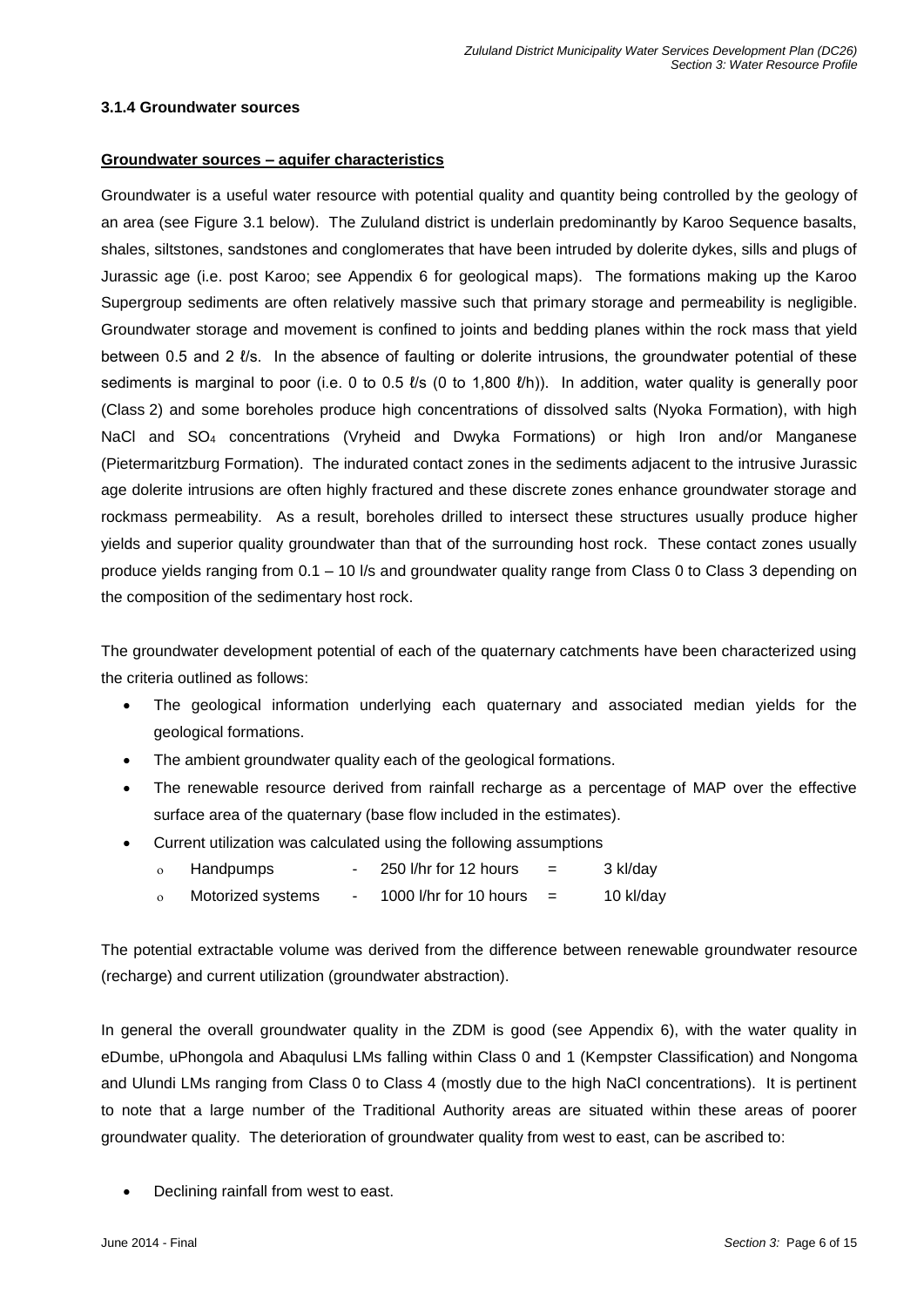Concentration of dissolved solids from through flow below the Dwyka Formation and coal seams in the Vryheid Formation in the central and eastern regions of the catchments.

The sedimentary rocks that underlie the study area represent a secondary or fractured rock aquifer with negligible primary porosity or permeability. Groundwater storage and movement is therefore mainly confined to fractures and joints that occur within the rock mass, and is therefore structurally controlled.

The groundwater development potential within each of the quaternary catchments is adequate to meet the basic water demand of rural communities either through:

- Stand-alone basic levels of water supply by boreholes equipped with hand pumps; or
- Limited reticulation schemes through production boreholes that target structural features offering high groundwater development potential.

#### **Groundwater monitoring**

Owing to the fact that groundwater is utilised extensively in the supply of water services to the rural communities of the ZDM, it is important that groundwater levels and quality are monitored to ensure sustainability and SABS drinking water standards. The outbreak of cholera in KZN in 2000 resulted in extensive emergency work into the protection of surface water resources and sanitation supply. However groundwater quality is only occasionally monitored.

#### **External sources (where the WSA purchases water from others)**

All water currently supplied by the ZDM to the communities is from water resources within the DM's area of jurisdiction. However, as part of the regional scheme planning to alleviate the water services backlogs, the ZDM is approaching the surrounding WSAs to determine whether water can either be purchased from or supplied to others more cost effectively.

#### **Water returned to resources**

Water is returned through discharge from Wastewater Treatment Works (WWTW) in the urban areas into the Pongola and White Mfolozi River systems. However, the quantities of water returned to resources still needs to be obtained from the WWTWs and the current ZDM reporting systems will be extended to start monitoring the volumes discharged.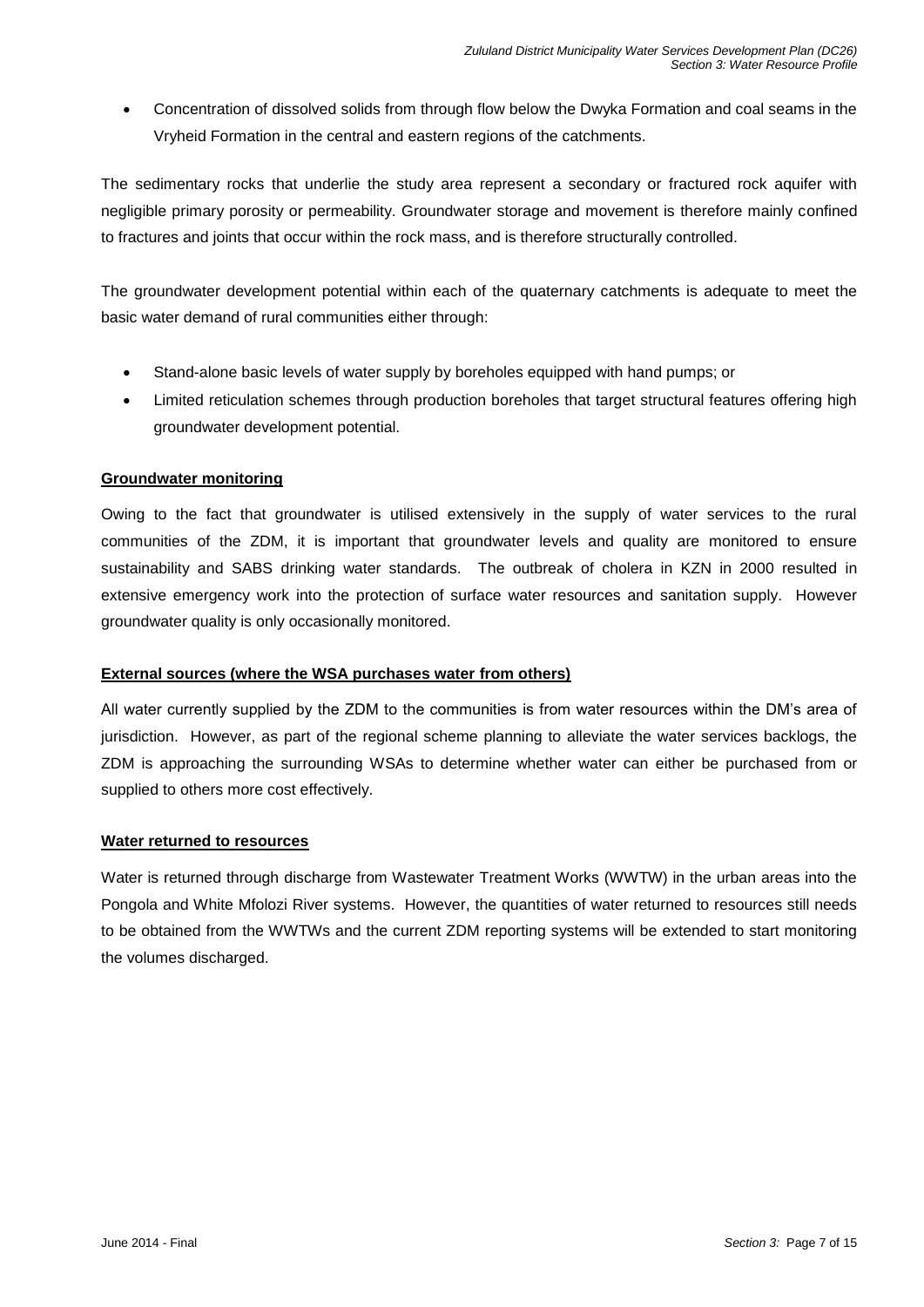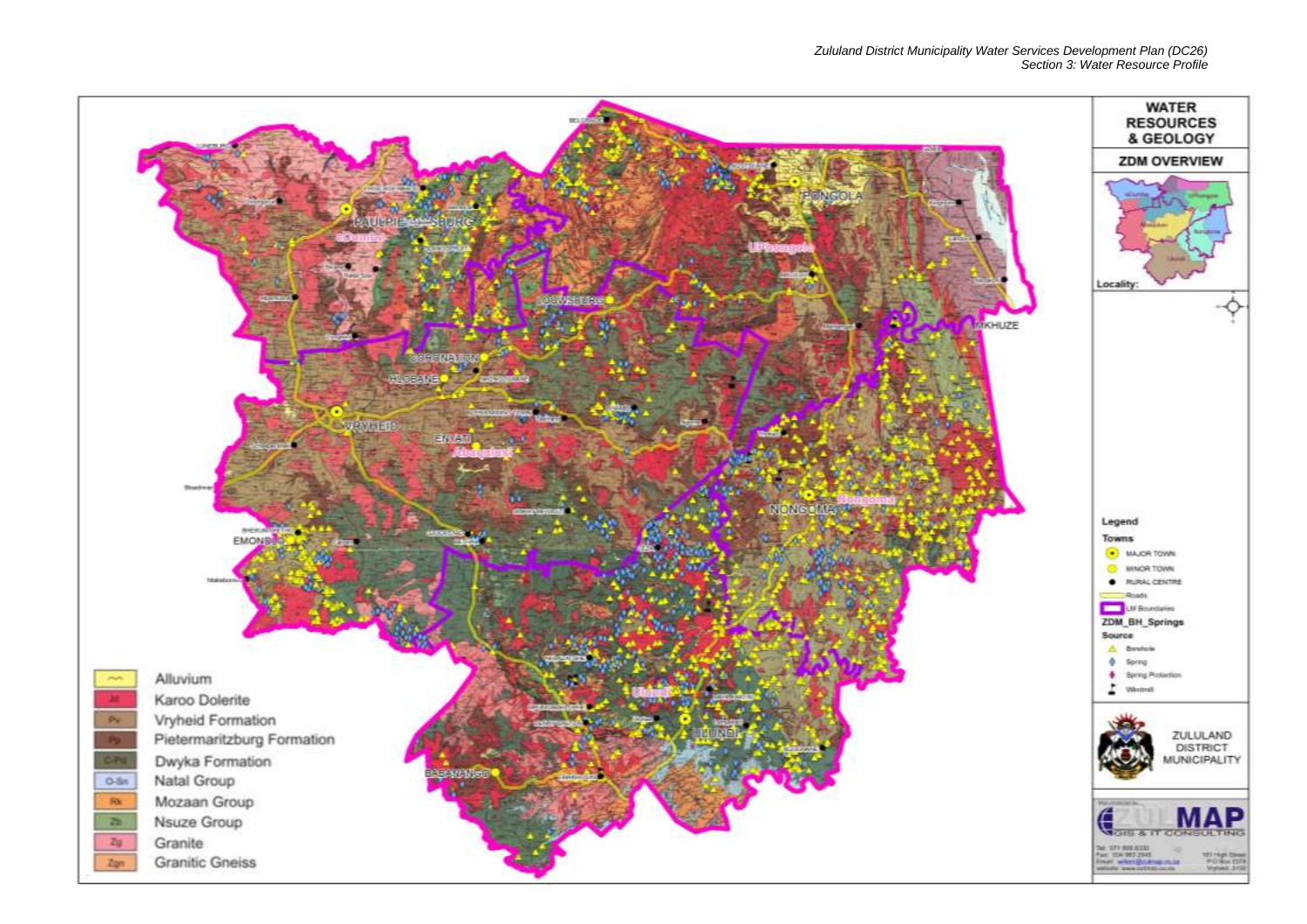## **3.2 Water quality**

The quality of bulk water taken from the resource is measured at the source; water treatment works (WTW) and the reservoir (Table 3.3). More detailed information on water quality and monitoring frequency per WTW and WWTW is given in Section 7 of this document.

|                                             | At source | At treatment | At        | At tap  |
|---------------------------------------------|-----------|--------------|-----------|---------|
|                                             |           | plant        | reservoir |         |
| Is water quality measured?                  | Yes       | Yes          | Yes       | Yes     |
| Do you monitor it yourself?                 | Yes       | Yes          | Yes       | Yes     |
| If no, who does?                            | n/a       | n/a          | n/a       | n/a     |
| Monitoring intervals                        | Daily     | Daily        | Daily     | Monthly |
| Are these results available in electronic   | Yes       | Yes          | Yes       | Yes     |
| format?                                     |           |              |           |         |
| % time (days) within SABS 241 standards per | 100       | 100          | 100       | unknown |
| year                                        |           |              |           |         |

**Table 3.3 (a): Water quality monitoring.**

Monitoring of water quality within the rural areas is dependent upon the water source. Water supplied through boreholes and protected springs are not monitored for quality. In these instances the boreholes are not equipped, nor the springs protected if the water quality does not satisfy the SABS drinking water specifications. Water abstracted from surface water or supplied from urban areas is usually treated at a WTW and will have undergone the necessary quality monitoring and testing.

#### **Reporting on quality of water:**

ZDM has developed a water quality reporting system where all water quality test results are captured and management reports drawn for immediate interventions where needed. ZDM also reports monthly to DWAF on water quality results, as part of the DWAF regulation process. Table 3.3 (b) below shows such a water quality report that is produced on a monthly basis and that is used to monitor water quality in the district. Schemes that indicate inferior water quality results are then immediately acted upon to resolve such issues. The actual report for each month is available from the ZDM MANZI system on request.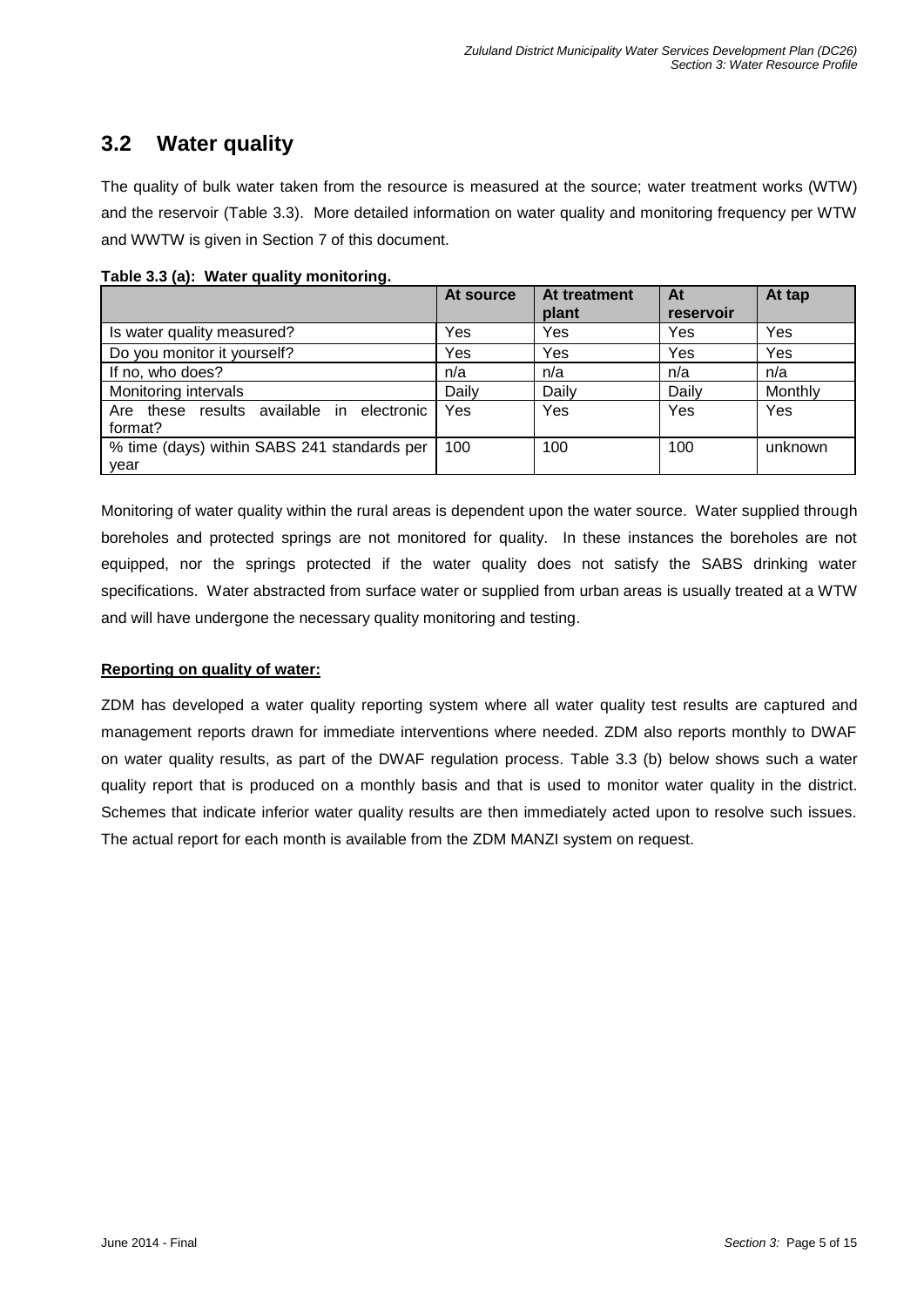#### **Table 3.3 (b): Monthly water quality report**

| SchemeID       | Scheme<br>Name | Month | Year | No of Tests | Class        | Colour  | <b>Description</b>                                                                                        |  |
|----------------|----------------|-------|------|-------------|--------------|---------|-----------------------------------------------------------------------------------------------------------|--|
| $\overline{2}$ | Vryheid        | 3     | 2012 | 63          | IV           |         | Dangerous water quality - totally unsuitable for use. Acute efects may<br>occur                           |  |
| 13             | Coronation     | 3     | 2012 | 27          | IV           |         | Dangerous water quality - totally unsuitable for use. Acute efects may<br>occur                           |  |
| 14             | Hlobane        | 3     | 2012 | 23          | IV           |         | Dangerous water quality - totally unsuitable for use. Acute efects may<br>occur                           |  |
| 15             | eDumbe         | 3     | 2012 | 27          | $\mathsf{L}$ |         | Good water quality - suitable for use, rare instances of negative effects                                 |  |
| 21             | Louwsberg      | 3     | 2012 | 23          | Ш            |         | Poor water quality - unsuitable for use without treatment. Chronic effects<br>may occur                   |  |
| 30             | Enyathi        | 3     | 2012 | 14          | Ш            |         | Marginal water quality - conditionally acceptable, Negative effects may<br>occur in some sensitive groups |  |
| 37             | Mpungamhlope   | 3     | 2012 | 23          | IV           |         | Dangerous water quality - totally unsuitable for use. Acute efects may<br>occur                           |  |
| 38             | Makhosini      | 3     | 2012 | 4           | Ш            |         | Marginal water quality - conditionally acceptable, Negative effects may<br>occur in some sensitive groups |  |
| 40             | Babanango      | 3     | 2012 | 23          | Ш            |         | Marginal water quality - conditionally acceptable, Negative effects may<br>occur in some sensitive groups |  |
| 45             | Golela         |       |      | $\mathbf 0$ | No Data      | No Data | No Data                                                                                                   |  |
| 47             | Mandlakazi     | 3     | 2012 | 19          | Ш            |         | Marginal water quality - conditionally acceptable, Negative effects may<br>occur in some sensitive groups |  |
| 50             | Enyokeni       | 3     | 2012 | 23          | IV           |         | Dangerous water quality - totally unsuitable for use. Acute efects may<br>occur                           |  |
| 51             | Kombuzi        | 3     | 2012 | 14          | IV           |         | Dangerous water quality - totally unsuitable for use. Acute efects may<br>occur                           |  |
| 57             | Nongoma        | 3     | 2012 | 31          | Ш            |         | Poor water quality - unsuitable for use without treatment. Chronic effects<br>may occur                   |  |
| 97             | Ophuzane       | 3     | 2012 | 14          | Ш            |         | Marginal water quality - conditionally acceptable, Negative effects may<br>occur in some sensitive groups |  |
| 99             | Tholakela      |       |      | 0           | No Data      | No Data | No Data                                                                                                   |  |
| 104            | Frischgewaagd  | 3     | 2012 | 55          | Ш            |         | Marginal water quality - conditionally acceptable, Negative effects may<br>occur in some sensitive groups |  |
| 106            | eMondlo        | 3     | 2012 | 63          | IV           |         | Dangerous water quality - totally unsuitable for use. Acute efects may<br>occur                           |  |
| 116            | Msibi          | 3     | 2012 | 14          | Ш            |         | Marginal water quality - conditionally acceptable, Negative effects may<br>occur in some sensitive groups |  |
| 118            | Nkonsientsha   |       |      | 0           | No Data      | No Data | No Data                                                                                                   |  |
| 119            | Belgrade       | 3     | 2012 | 23          | IV           |         | Dangerous water quality - totally unsuitable for use. Acute efects may<br>occur                           |  |
| 120            | Khiphunyawo    | 3     | 2012 | 14          | Ш            |         | Marginal water quality - conditionally acceptable, Negative effects may<br>occur in some sensitive groups |  |
| 122            | Khambi         | 3     | 2012 | 14          | L            |         | Good water quality - suitable for use, rare instances of negative effects                                 |  |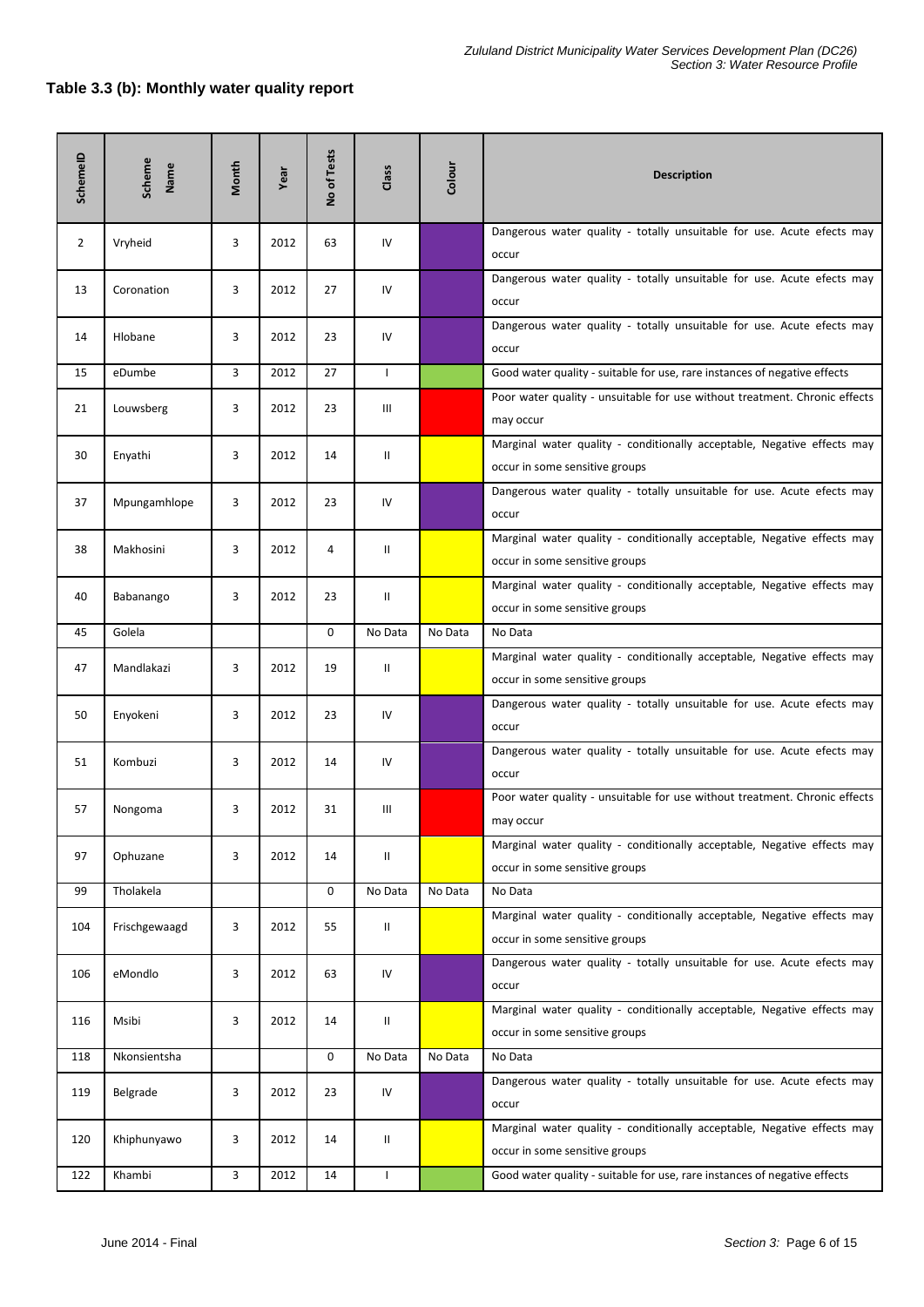#### *Zululand District Municipality Water Services Development Plan (DC26) Section 3: Water Resource Profile*

| 128 | Osingisingini | 3              | 2012 | 10       | Ш            |         | Marginal water quality - conditionally acceptable, Negative effects may<br>occur in some sensitive groups |
|-----|---------------|----------------|------|----------|--------------|---------|-----------------------------------------------------------------------------------------------------------|
| 139 | Ceza          | $\overline{3}$ | 2012 | 19       | L            |         | Good water quality - suitable for use, rare instances of negative effects                                 |
| 140 | Sidinsi       |                |      | $\Omega$ | No Data      | No Data | No Data                                                                                                   |
| 147 | Ulundi        | 3              | 2012 | 79       | IV           |         | Dangerous water quality - totally unsuitable for use. Acute efects may<br>occur                           |
| 161 | Pongola       | 3              | 2012 | 59       | Ш            |         | Marginal water quality - conditionally acceptable, Negative effects may<br>occur in some sensitive groups |
| 163 | Spekboom      |                |      | $\Omega$ | No Data      | No Data | No Data                                                                                                   |
| 164 | Khangela      | 3              | 2012 | 23       | Ш            |         | Marginal water quality - conditionally acceptable, Negative effects may<br>occur in some sensitive groups |
|     |               |                |      |          |              |         |                                                                                                           |
| 165 | Mvuzini       | $\overline{3}$ | 2012 | 14       | $\mathbf{I}$ |         | Good water quality - suitable for use, rare instances of negative effects                                 |
| 334 | Itshelejuba   | $\overline{3}$ | 2012 | 23       | $\mathbf{I}$ |         | Good water quality - suitable for use, rare instances of negative effects                                 |
| 341 | Thulasizwe    | 3              | 2012 | 19       | IV           |         | Dangerous water quality - totally unsuitable for use. Acute efects may<br>occur                           |
| 350 | Masokaneni    | 3              | 2012 | 10       | IV           |         | Dangerous water quality - totally unsuitable for use. Acute efects may<br>occur                           |
| 351 | Purim         | 3              | 2012 | 14       | IV           |         | Dangerous water quality - totally unsuitable for use. Acute efects may<br>occur                           |
| 352 | Gumbi         | 3              | 2012 | 14       | L            |         | Good water quality - suitable for use, rare instances of negative effects                                 |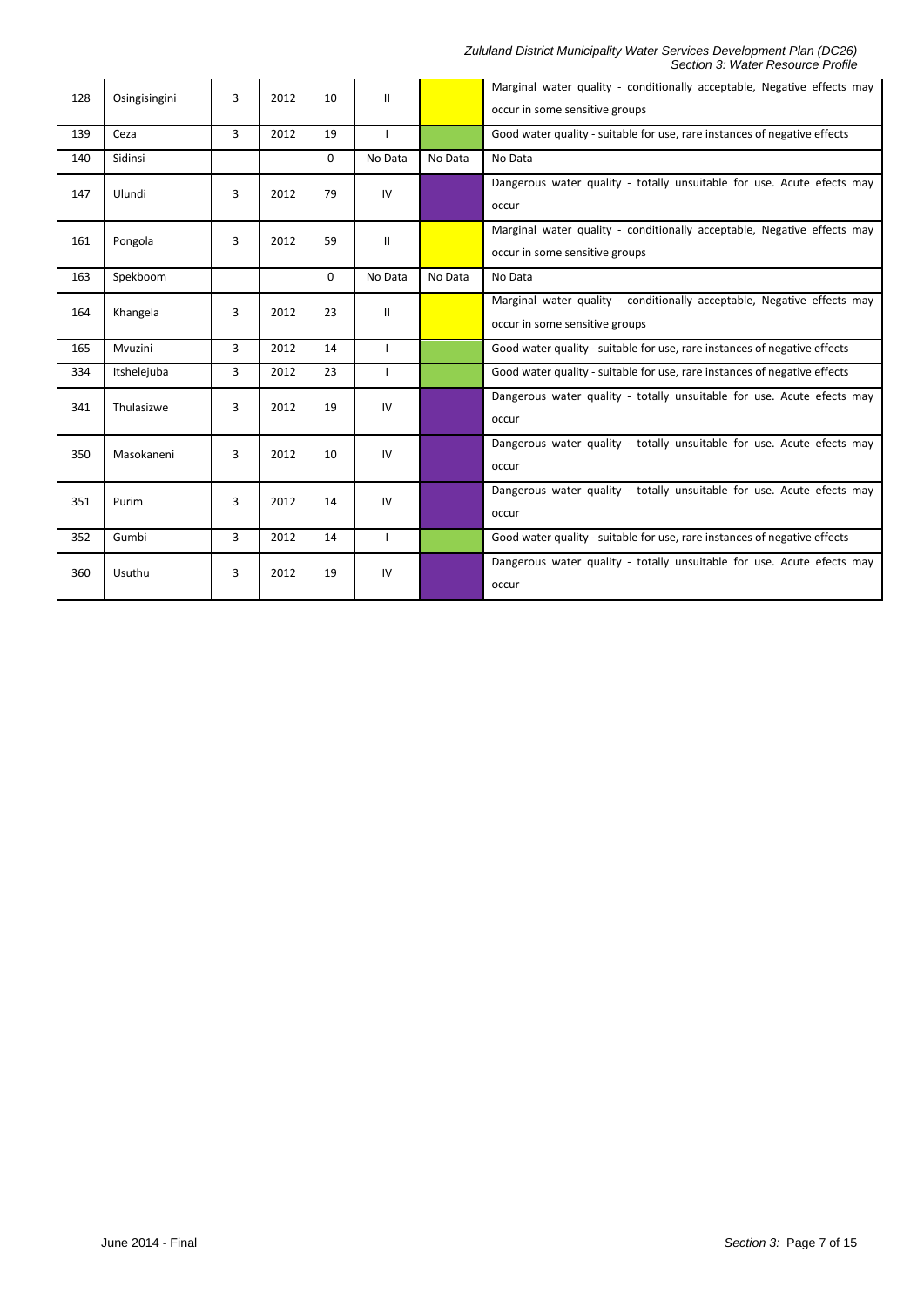#### **Quality of water returned to the resource**

The water returned to the resources in the urban areas is from the WWTW and storm water systems. Monitoring of stormwater quality does not occur. The WWTW treat domestic wastewater and wet industrial effluent, and once treated the return effluent is sampled. The effluent produced by "wet" industries needs to be monitored and sampled to ensure compliance with the municipal by-laws in terms of discharge into the WWTW.

There is no formal wastewater treatment process in the rural areas as the rural areas are supplied through dry-pit VIPs and not waterborne sewerage systems. The quality of sewage returned to the water sources must also be monitored and reported to DWA on a monthly basis but at this stage limited information is available and useful reports do not yet exist.

#### **Pollution contingency measures**

The ZDM forms part of the Usuthu/Mhlathuze WMA and as such will form part of the CMA for this region. A proposal for the establishment of the Usuthu/Mhlathuze CMA has been put forward to national government. Once established the ZDM and all other water users within the Usuthu/Mhlathuze WMA will have input into, and have to comply with, the Usuthu/Mhlathuze catchment management strategy (CMS). This strategy should include pollution contingency measure/s that may be required to maintain the desired river reach classes. However, although groundwater forms part of holistic water resource management it is likely that this aspect may be treated as secondary by the CMA and it will therefore fall on the ZDM to ensure that they put suitable contingency measures in place.

## **3.3 Abstraction licenses and effluent permits**

ZDM is in the process of registering all water and sewage works in the district with DWA. Shown below in Table 3.4 (a) is a list of the water and sewage works in the district and the status of the license registration processes.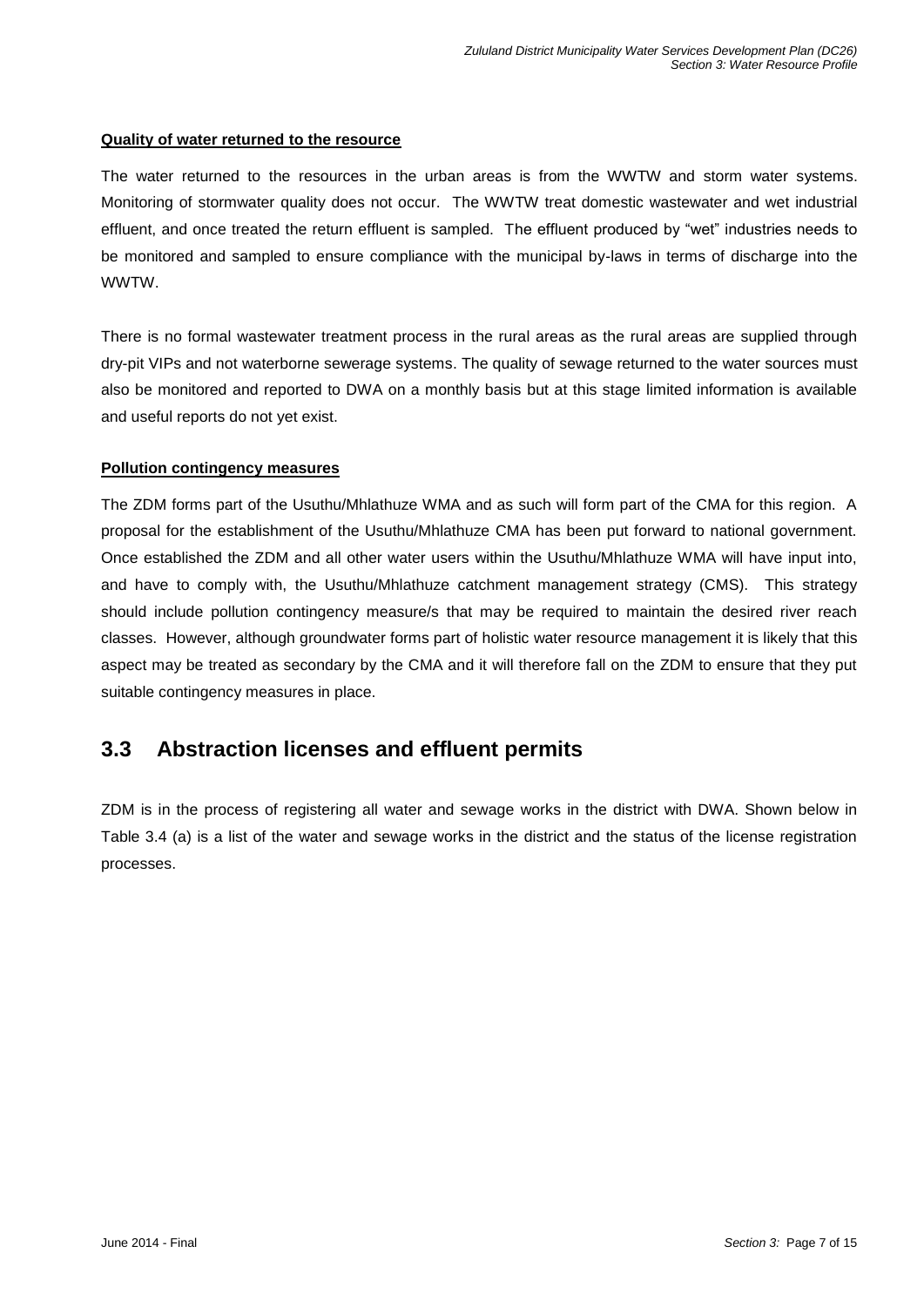| <b>WTW Name</b>               | Latitude     | Longitude | <b>Registration Status</b> |
|-------------------------------|--------------|-----------|----------------------------|
| Babanango Town                | -28.398321   | 31.071465 | Forms Submitted - Pending  |
| <b>Belgrade Township</b>      | $-27.280166$ | 31.279082 | Forms Submitted - Pending  |
| Ceza WTW                      | -27.995517   | 31.375931 | Forms Submitted - Pending  |
| eDumbe                        | -27.439965   | 30.820735 | Forms Submitted - Pending  |
| Makhosini                     | -28.356472   | 31.272092 | Forms Submitted - Pending  |
| Enyokeni Royal Palace         | -27.959809   | 31.521190 | Forms Submitted - Pending  |
| Frischgewaagd Town/Blinkwater | -27.389440   | 30.954311 | Forms Submitted - Pending  |
| Itshelejuba                   | -27.276854   | 31.346154 | Forms Submitted - Pending  |
| Khangela Royal Palace         | -27.738193   | 31.705480 | Forms Submitted - Pending  |
| Khiphunyawo                   | $-27.311995$ | 31.209771 | Forms Submitted - Pending  |
| Khombuzi WTW                  | -27.730019   | 31.727438 | Forms Submitted - Pending  |
| Mandlakazi RWSS               | -27.680543   | 31.916534 | Forms Submitted - Pending  |
| Mountain View                 | -27.784817   | 31.427912 | Forms Submitted - Pending  |
| Mpungamhlope                  | -28.234665   | 31.271593 | Forms Submitted - Pending  |
| Msibi                         | $-27.351458$ | 31.206944 | Forms Submitted - Pending  |
| Mvuzini                       | -28.004120   | 30.679364 | Forms Submitted - Pending  |
| Nkonjeni                      | -28.228463   | 31.423898 | Forms Submitted - Pending  |
| Nkosentsha                    | $-27.390240$ | 31.254435 | Forms Submitted - Pending  |
| Ophuzane                      | -27.491598   | 30.939828 | Forms Submitted - Pending  |
| Osingisingini                 | -27.997320   | 31.685002 | Forms Submitted - Pending  |
| Pongola/Ncotshane Town        | -27.389033   | 31.617976 | Forms Submitted - Pending  |
| Sidinsi                       | -27.955112   | 31.773067 | Forms Submitted - Pending  |
| SpekBoom                      | $-27.304730$ | 31.395382 | Forms Submitted - Pending  |
| Tholakela                     | -27.442931   | 30.970889 | Forms Submitted - Pending  |
| Thulasizwe                    | 27.951000    | 31.366717 | Forms Submitted - Pending  |
| <b>Ulundi Town</b>            | -28.281655   | 31.340042 | Forms Submitted - Pending  |
| Nongoma Town                  | -27.962509   | 31.613695 | Forms Submitted - Pending  |
| Ncome                         | -27.944885   | 30.659276 | Forms Submitted - Pending  |
| <b>Coronation RWSS</b>        | -27.677210   | 31.052570 | Forms Submitted - Pending  |
| Klipfontein                   | $-27.791003$ | 30.786818 | Forms Submitted - Pending  |
| Bloemveldt                    | -27.727868   | 30.746585 | Forms Submitted - Pending  |
| eMondlo Township              | $-27.971017$ | 30.691998 | Forms Submitted - Pending  |
| <b>Hlobane Region</b>         | $-27.717325$ | 31.031722 | Forms Submitted - Pending  |
| Louwsburg Town                | -27.580634   | 31.271741 | Forms Submitted - Pending  |
| Enyathi Town                  | -27.813338   | 31.060888 | Forms Submitted - Pending  |
| Khambi RWSS                   | $-27.773071$ | 31.227059 | Forms Submitted - Pending  |
| Purim WTW                     | -28.016124   | 30.758741 | Forms Submitted - Pending  |
| Masokaneni WTW                | -28.187636   | 31.738694 | Forms Submitted - Pending  |

#### **Table 3.4 (a): List of water permits**